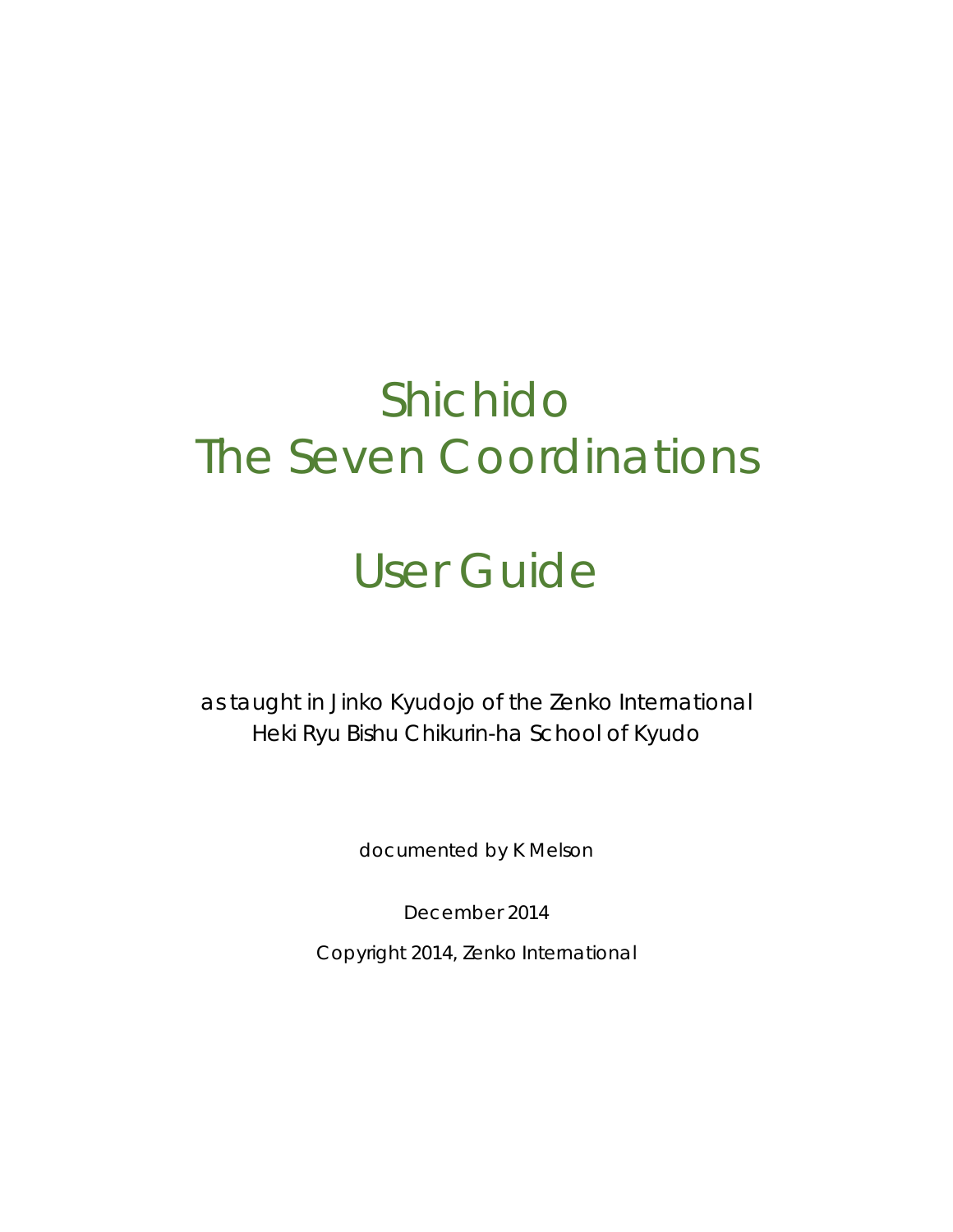## **Table of Contents**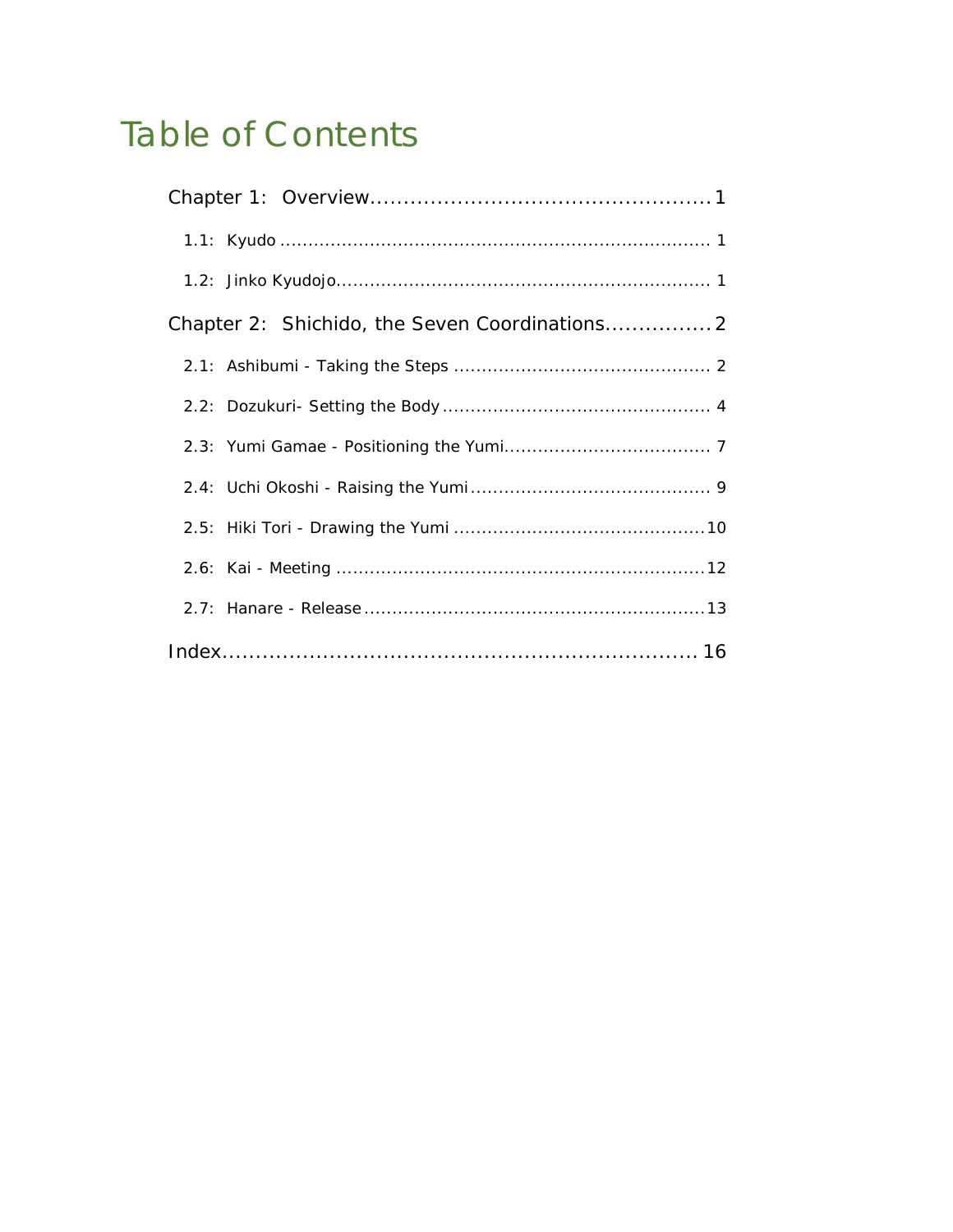## <span id="page-2-0"></span>Chapter 1: Overview

## <span id="page-2-1"></span>**1.1: Kyudo**

Kyudo, the "way of the bow," is the Japanese martial art of archery. Kyudo originated with the samurai class of feudal Japan, and is derived from combat-style archery. Kyudo, particularly horseback archery, or yabusame, along with Iaido, the way of the sword, were considered the highest disciplines of the samurai martial arts.

With the introduction of firearms to Japan, the yumi, or bow, was no longer the primary weapon of war. Under the influence of Japanese religions, combat archery evolved into Kyudo as practiced today.

This user guide addresses only the practices taught in the Heki Ryu Bishu Chikurinha school of Zenko International. Heki Ryu Bishu Chikurin-ha is distinct from most other forms of Kyudo, placing more emphasis on meditation than on hitting the target.

## <span id="page-2-2"></span>**1.2: Jinko Kyudojo**

In 1980, by invitation of The Venerable Chögyam Trungpa Rinpoche, a Tibetan meditation master and founder of Shambhala International and Naropa University, Kanjuro Shibata XX came to the United States from Japan to teach Kyudo. Together they founded Ryuko Kyudojo (Dragon-Tiger Kyudo Practice Hall) in Boulder, Colorado. All Kyudojos established by Kanjuro Shibata XX are governed by Zenko International.

Jinko Kyudojo is the only Zen Archery dojo in New Mexico and one of only a dozen in the US. Jinko is the 22nd international Kyudojo of Kanjuro Shibata XX.

Jinko Kyudojo was founded by Tanya Epp in 1996. The Santa Fe dojo was given the title of "Jinko," meaning God-Tiger. Jinko Kyudojo has been active since 1996.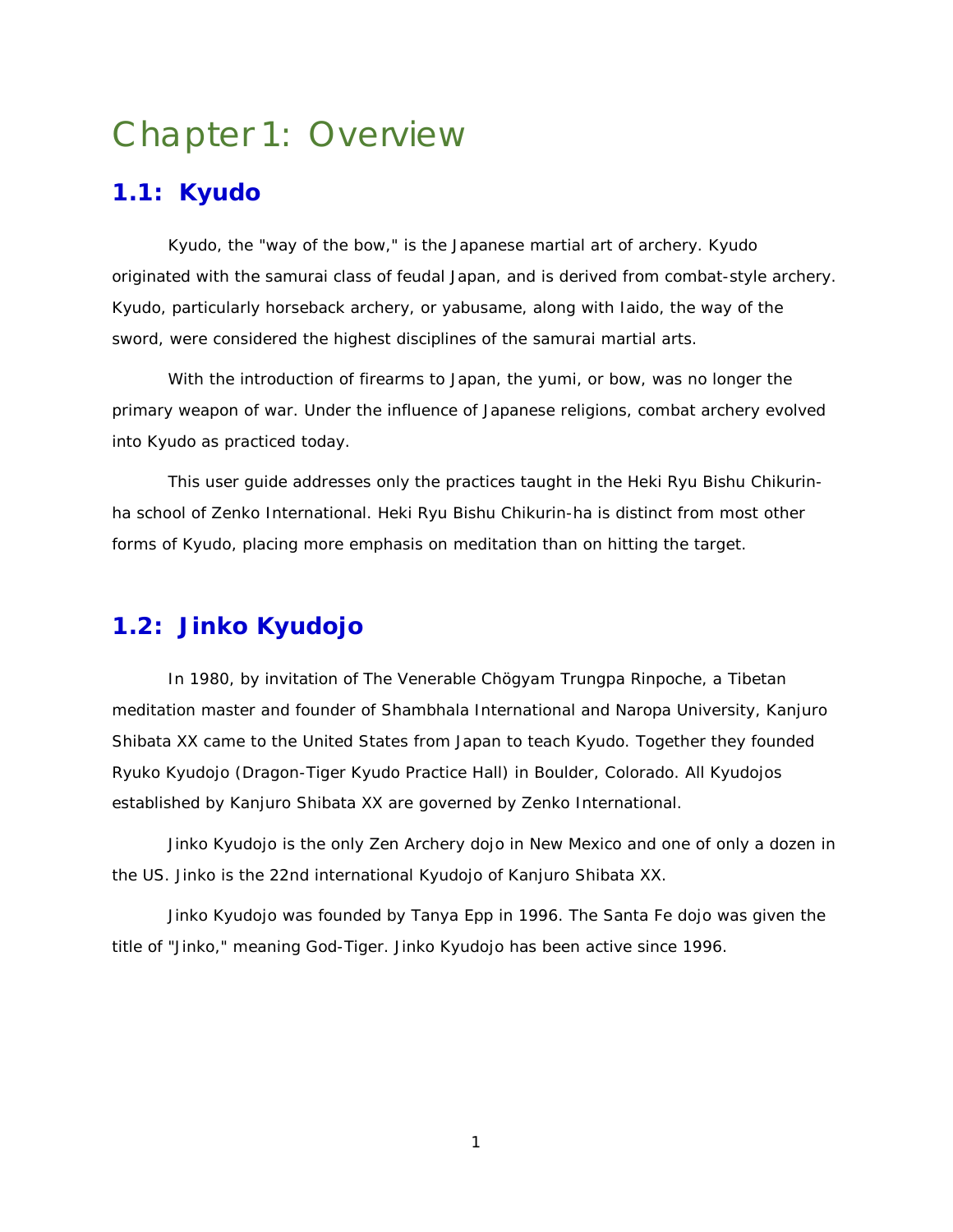## <span id="page-3-0"></span>Chapter 2: Shichido, the Seven Coordinations

Shichido, the seven coordinations, is the basic form for aligning the body and properly releasing the ya, or arrow. The kyudoka, or practitioner, has the opportunity to clean away obstacles to see the mind and qualities of the heart more clearly.

The equipment used in shichido is the yumi, or bow, with its tsuru, or string, a ya, or arrow, and a kake, or glove. Ya have feathers for shooting outdoors and no feathers for shooting indoors.

## <span id="page-3-1"></span>**2.1: Ashibumi - Taking the Steps**

Ashibumi is the first of the seven coordinations in shichido.

Ashibumi is a stepping out to position the feet and establish the stable base which is the beginning of dozukuri, the second of the seven coordinations in shichido.

#### **Perform Ashibumi by doing the following:**



**Figure 1**

1. While in yumidaoshi, the yumi down position, the head turns left toward the target.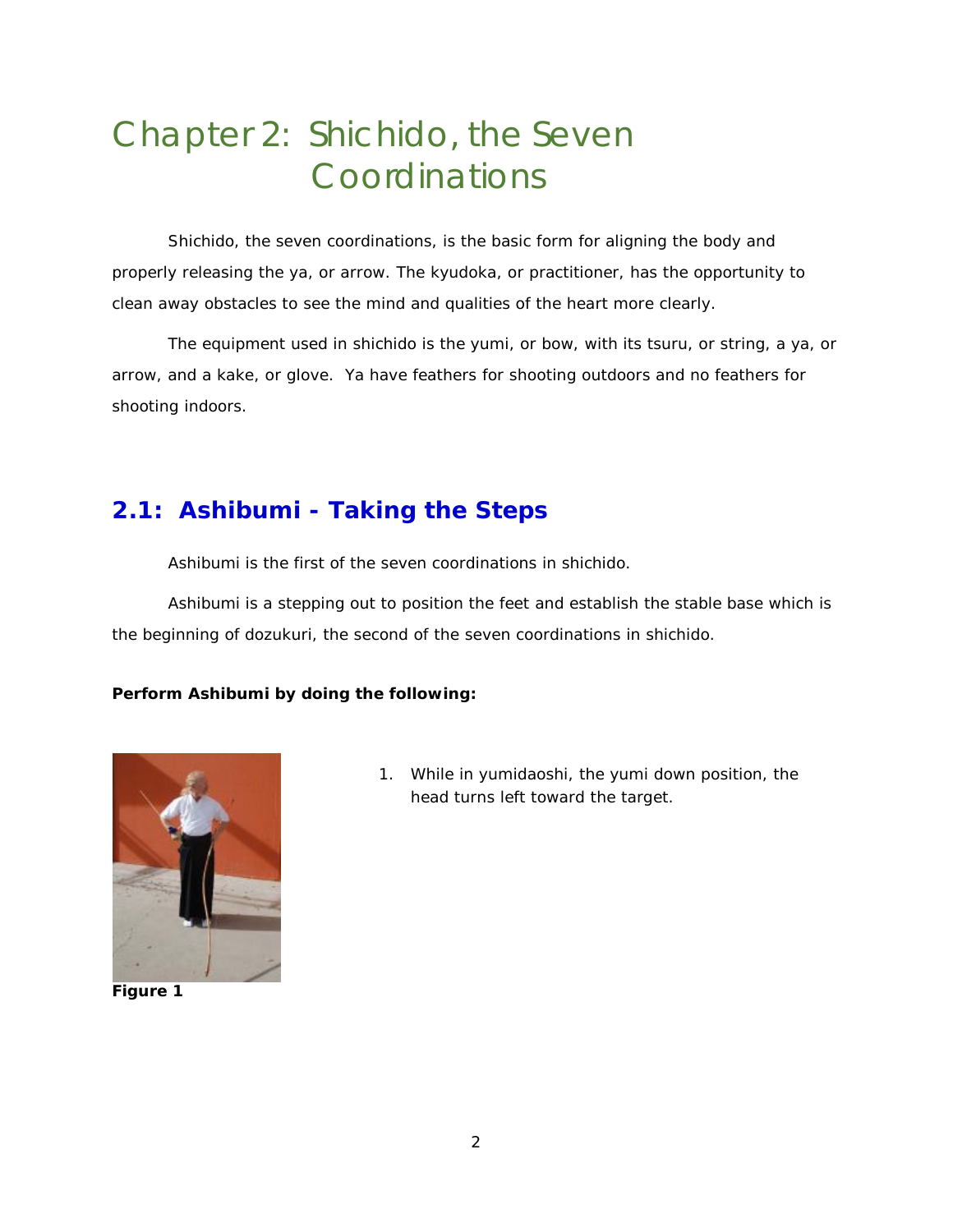

**Figure 2**



**Figure 3**

<span id="page-4-0"></span>

**Figure 4**

2. With your eyes and head, draw a line from the center of the target to the ground. Continue to draw the line to yourself and step out, about 12 inches, to the line with the left foot, toe first.

3. Continue to draw the line with your eyes and your head from the left foot to the right foot. Step out, about 12 inches, to the line with the right foot, toe first.

- 4. Check that the distance between your feet is more than a shoulder's width apart.
- 5. Return the head and eyes to look forward.
- 6. Angle your feet at 45 to 60 degrees out from forward.
- 7. Check that you are stable and equally balanced on both feet.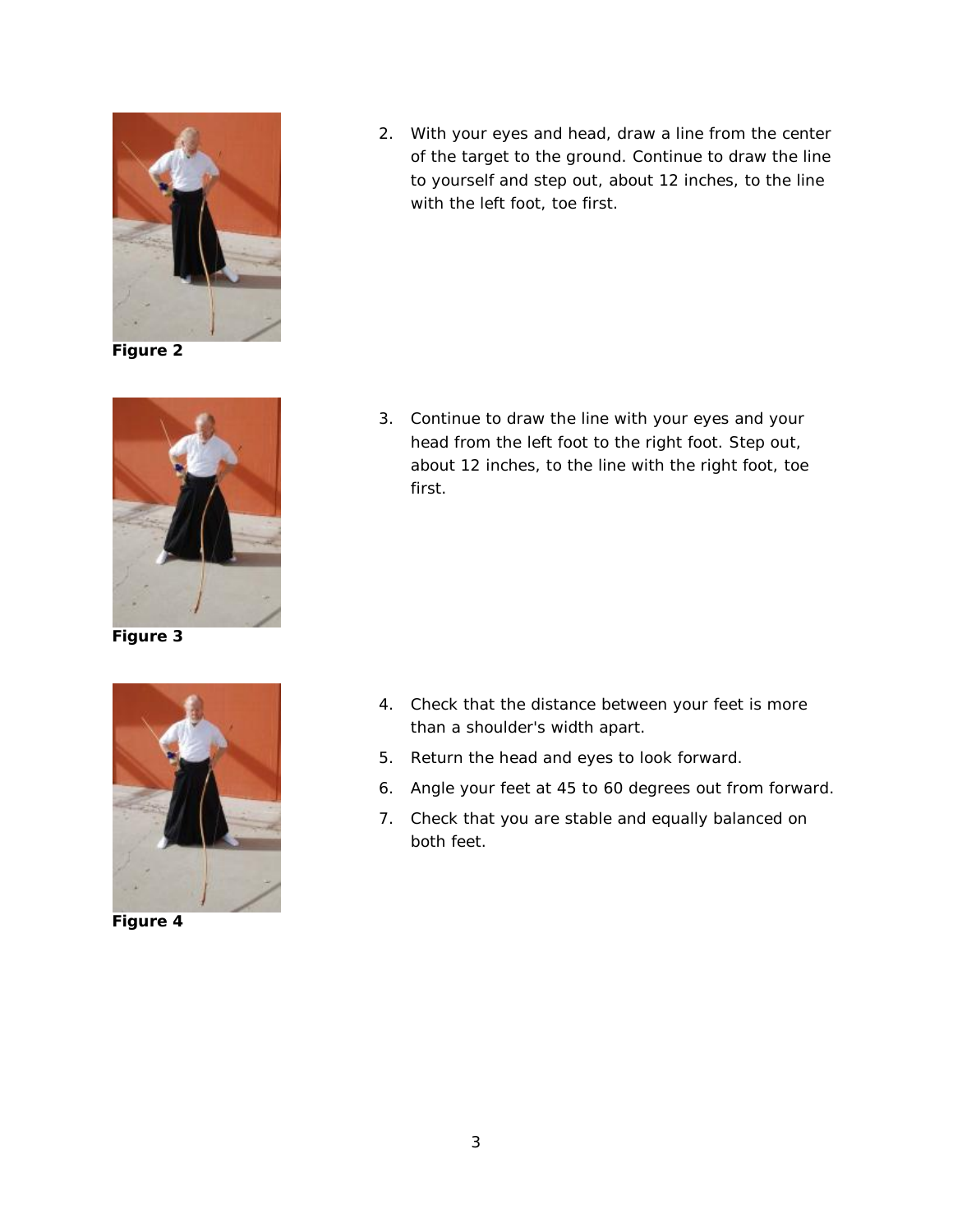## **2.2: Dozukuri - Setting the Body**

Dozukuri is the second of the seven coordinations in shichido.

Dozukuri is the setting of the body and creating a stable base. Check your balance, make sure that your hips are aligned over your feet and your shoulders are aligned over your hips. This body alignment should be parallel to the line you drew during ashibumi.

You should feel solid, rooted to the earth; do not lock the knees. Your posture should be upright and straight, forming a straight line from shoulders to feet. Practically this posture will help to prevent the tsuru from striking your face when shooting.

Dozukuri includes all the movements from setting the body through notching the ya.

#### **Perform Dozukuri by doing the following:**



**Figure 5**



**Figure 6**

- 1. While in ashibumi, raise the yumi body, rest the foot of the yumi on the left knee. Align the yumi body about halfway between your left shoulder and your neck. The tsuru is on the left side of the yumi.
- 2. Maintain the "big tree" position of your arms.

- 3. Bring the yumi closer to your body with the yumi hand.
- 4. Reach around with the kake hand to the tsuru, palm inward. Grasp the tsuru with the kake hand little finger. Pull the tsuru to the right to rotate the yumi and bring the tsuru in front of you. The yumi body does not move, it just rotates in the yumi hand. You can now look through the "window" of the yumi body and the tsuru.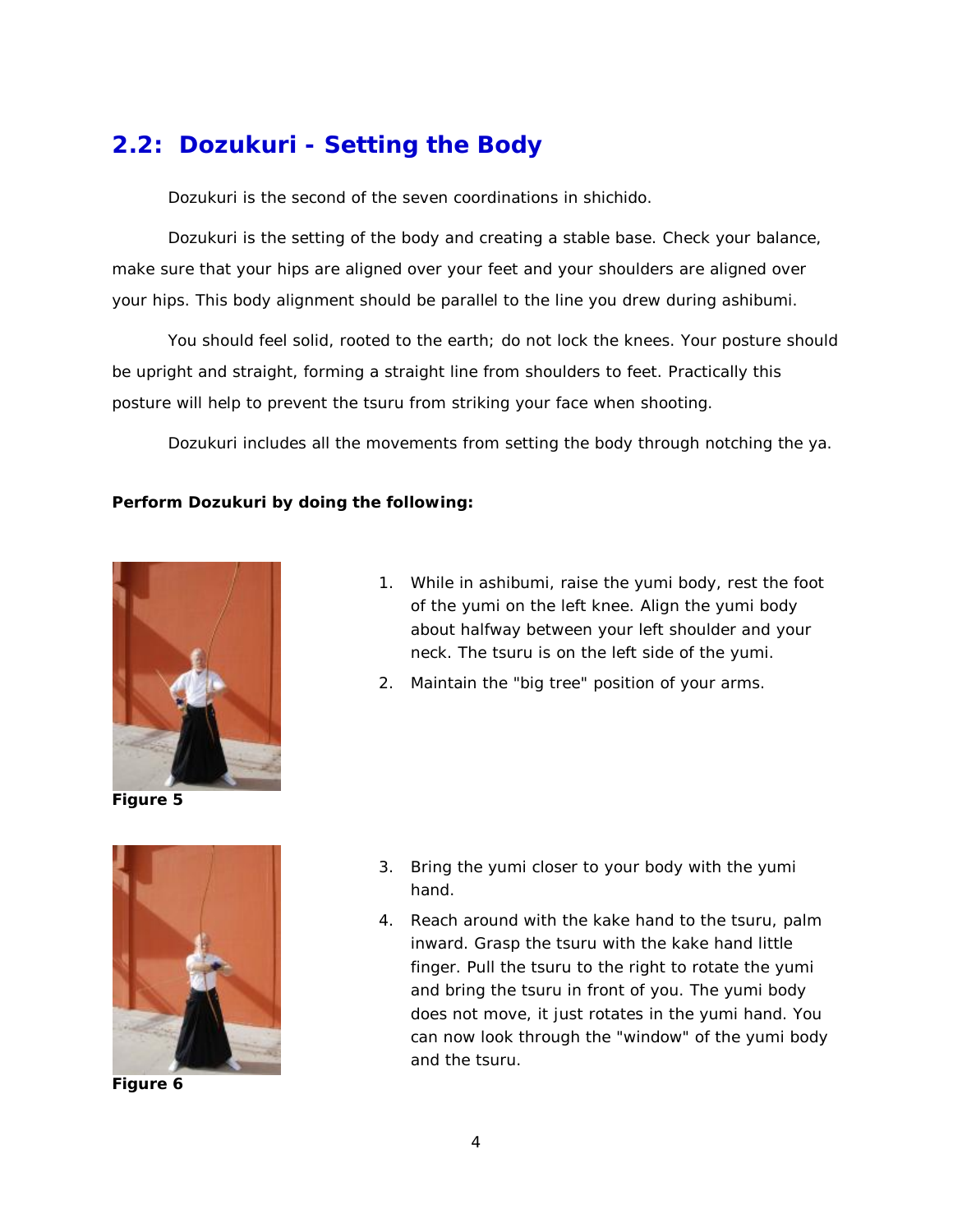

**Figure 7**



**Figure 8**



**Figure 9**

5. Slide the kake hand down the tsuru until it is across from the bottom of the leather grip on the yumi body. Using both hands, bring the yumi closer to the body.

6. Reach around and place the ya between the index and middle fingers of the yumi hand.

7. Push the ya left with the kake hand until each end of the ya is equidistant from the yumi body.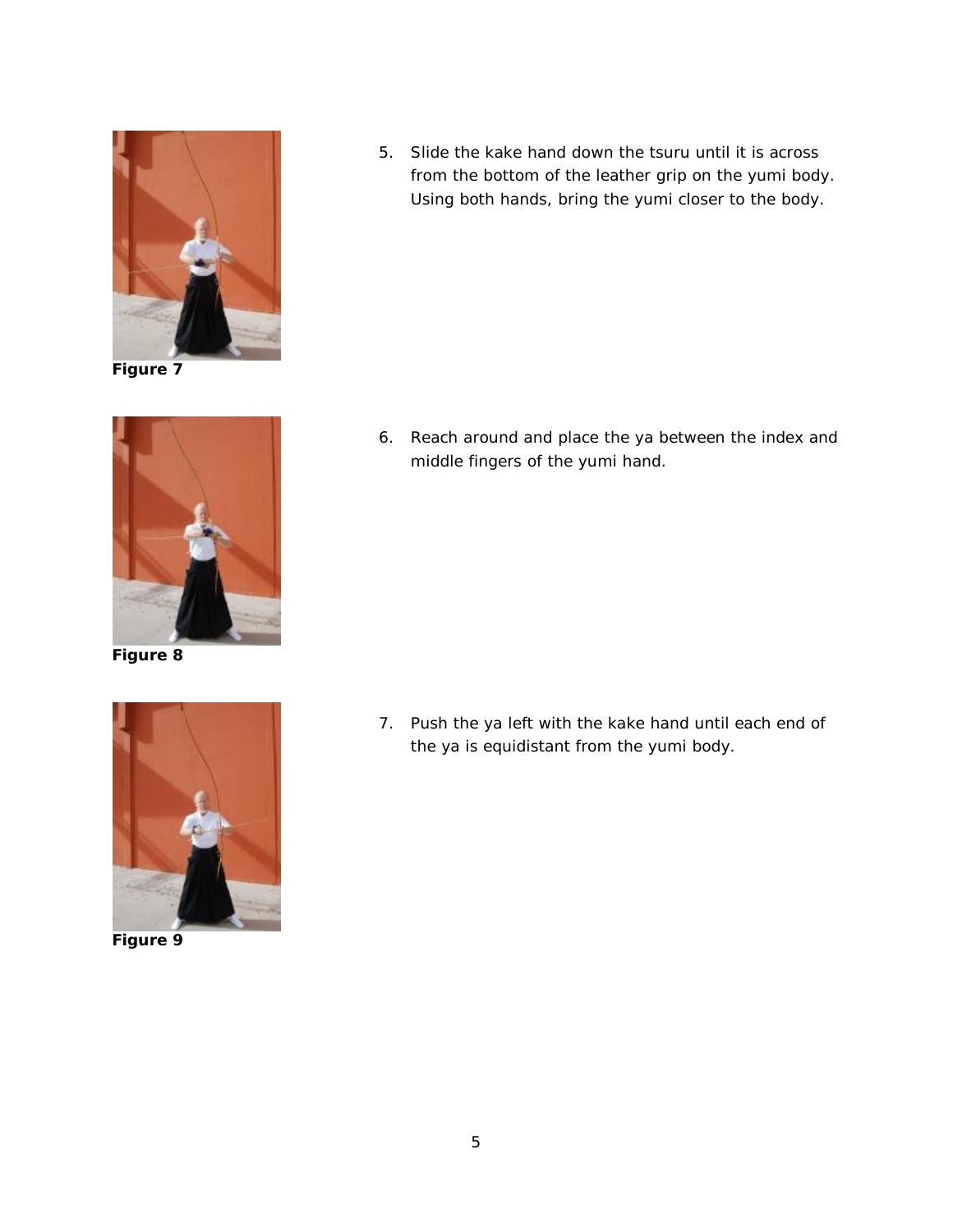

**Figure 10**



**Figure 11**

- 8. Stroke the feathers of the ya with all fingers of the kake hand, first the top feathers then the front feathers, then the bottom feathers. When you stroke the bottom feathers, the kake hand is palm up.
- 9. Grasp the ya nock with the thumb and index finder of the kake hand, with the kake at a right angle to the ya. Push the nock of the ya left until the thumb and index finger touch the tsuru.
- 10. Point the index and middle fingers of the kake hand toward the yumi, and cover the nock of the ya, touching the ya and the tsuru.
- 11. Draw the ya nock toward the yumi with the yumi hand then push the nock back onto the tsuru to notch the ya on the tsuru.

<span id="page-7-0"></span>

**Figure 12**

12. Return the kake hand to the hip to rest.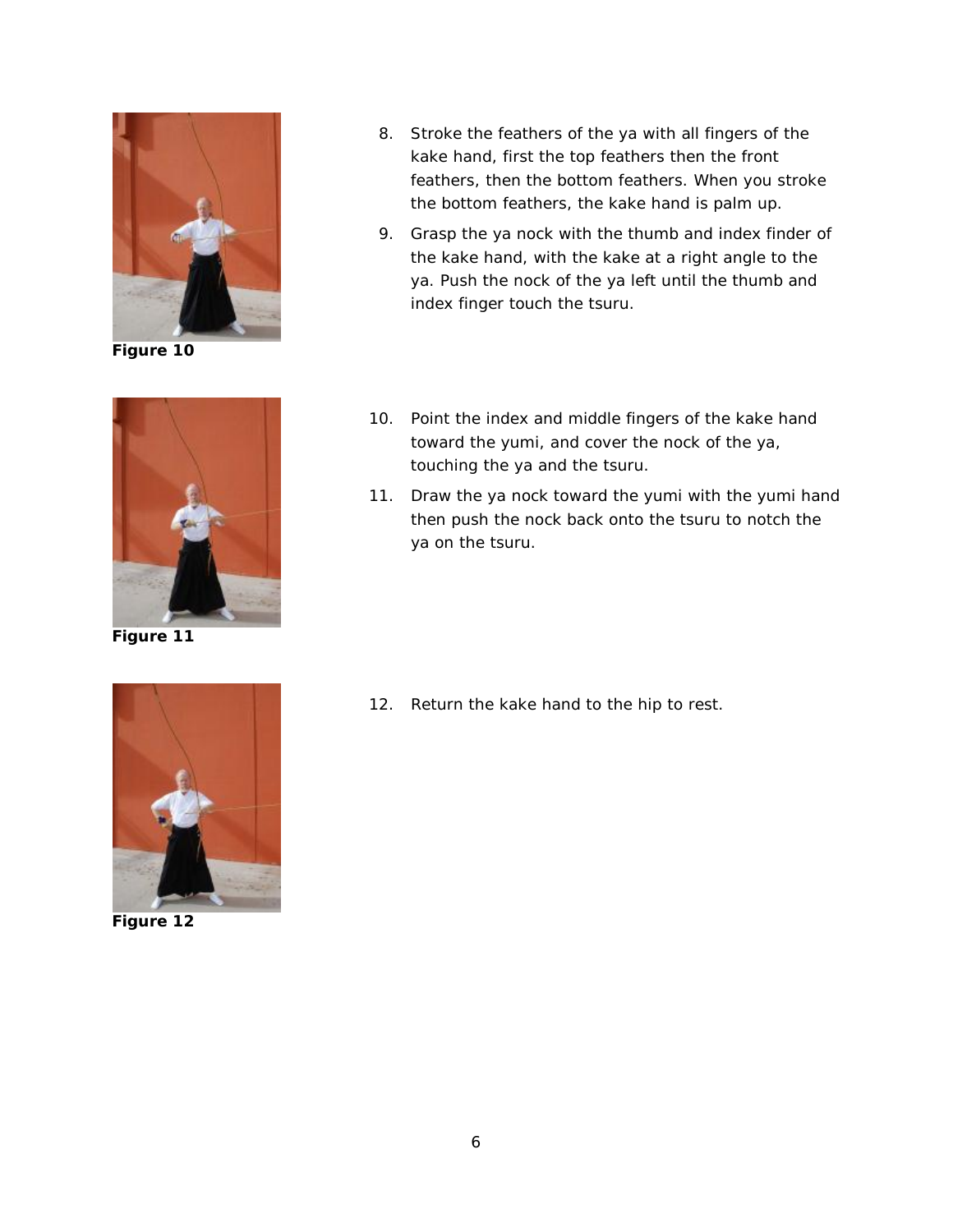## **2.3: Yumi Gamae - Positioning the Yumi**

Yumi Gamae is the third of the seven coordinations in shichido.

Yumi Gamae is positioning or readying the yumi for shooting. The movement consists of three phases; Torikake, Monomi, Tenouchi.

#### **Perform Yumi Gamae by doing the following:**



**Figure 13**



**Figure 14**

- 1. Torikake is gripping the tsuru with the kake hand. The kake hand "addresses" the tsuru.
	- a) Slide the tsuru between the thumb and fingers of the kake hand across from the first joint of the yumi, below the grip.
	- b) Position the tsuru in the tsuru-michi, the groove in the thumb of the kake.
	- c) Slide the kake hand up the tsuru to the ya and make a firm grip between the thumb and the middle finger of the kake hand.
	- d) Rest the index finger of the kake hand along and slightly below the ya.
	- e) Slightly twist the kake hand toward you.
	- f) Check that the fourth and fifth fingers of the kake hand are curled tightly into the palm of the hand to protect them when shooting.
	- g) Check that the arms continue to be rounded in the "big tree" position.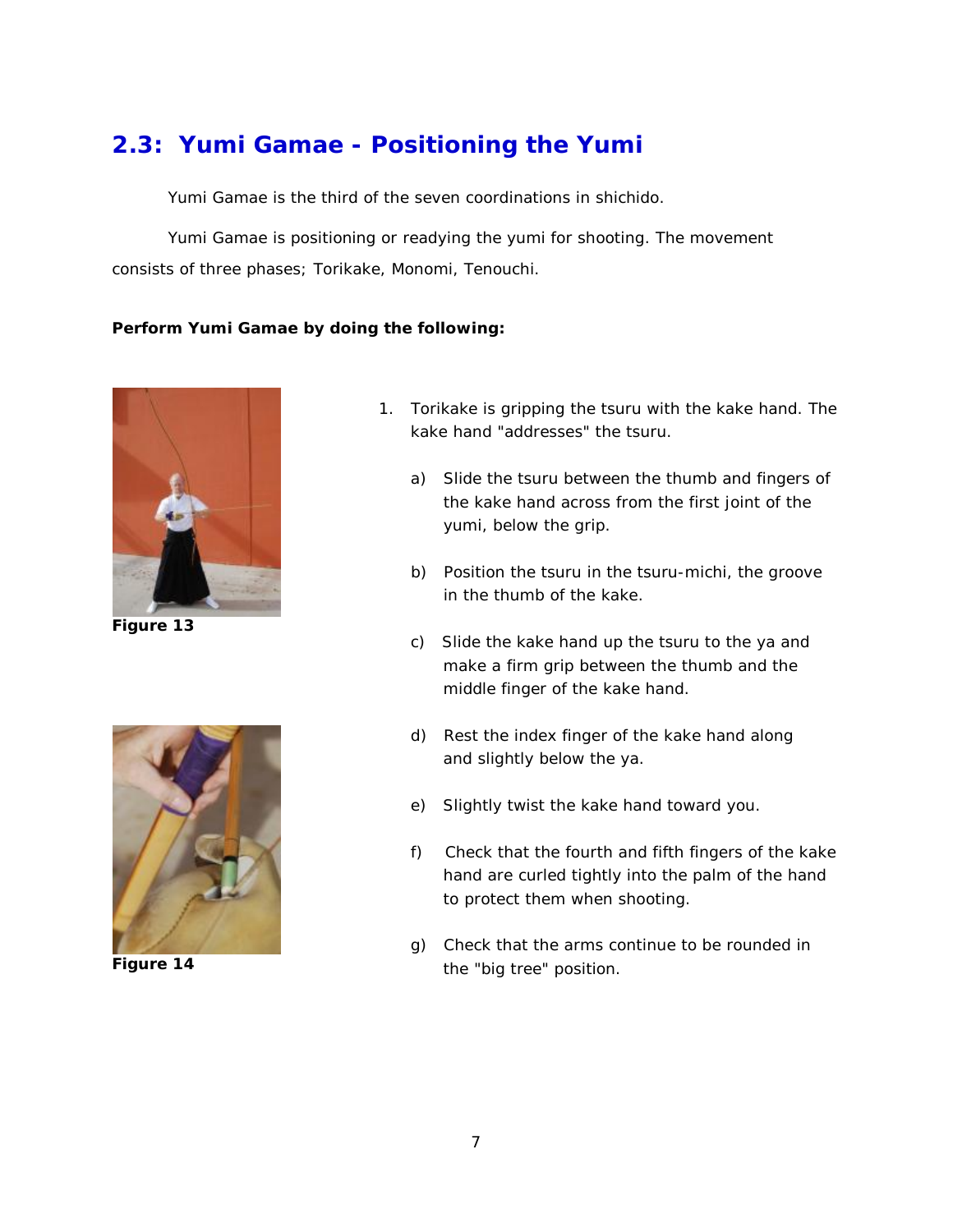

**Figure 15**



**Figure 16**

2. Monomi is turning the head to gaze at the target.

Turn your head to make a heart connection and to focus on the target.

- 3. Tenouchi is positioning the yumi hand on the yumi's grip for shooting.
	- a) Pivot the arms left 45 degrees; the "big tree" position, or circle, becomes an oval.
	- b) Swivel the yumi in the yumi hand as the arms pivot.
	- c) Position the yumi in the tenouchi, the web of the yumi hand between the index finger and the thumb.

Note: The yumi and ya are now pointing at a 45 degree angle to the target.

<span id="page-9-0"></span>

**Figure 17**

Note: This is the tenouchi grip, the yumi hand has a loose grip on the yumi. The fingertips are on the side of the yumi grip. The wrist is up, keeping the palm off the yumi.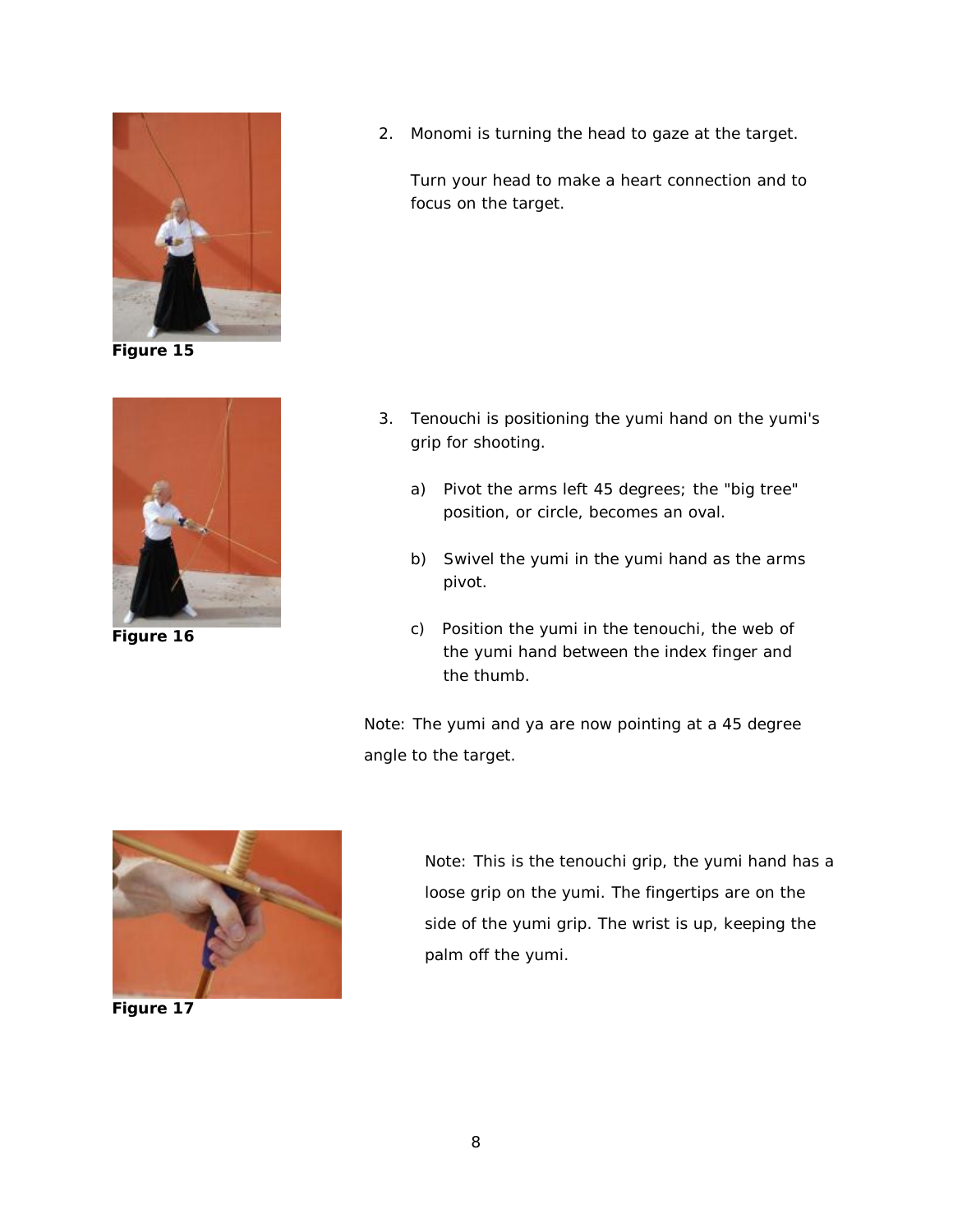## **2.4: Uchi Okoshi - Raising the Yumi**

Uchi Okoshi, raising the yumi, is the fourth of the seven coordinations in shichido.

Uchi Okoshi is the raising of the yumi above the head to prepare for the draw.

#### **Perform Uchi Okoshi by doing the following:**



**Figure 18**

<span id="page-10-0"></span>

**Figure 19**

- 1. Starting in yumi gamae, slowly raise the yumi straight up until the ya is level with the top of the head and parallel with the ground.
- 2. Maintain the "big tree" position.

- 3. Continue to look directly at the target.
- 4. Maintain the right forearm and kake hand parallel to the floor
- 5. Relax the shoulders.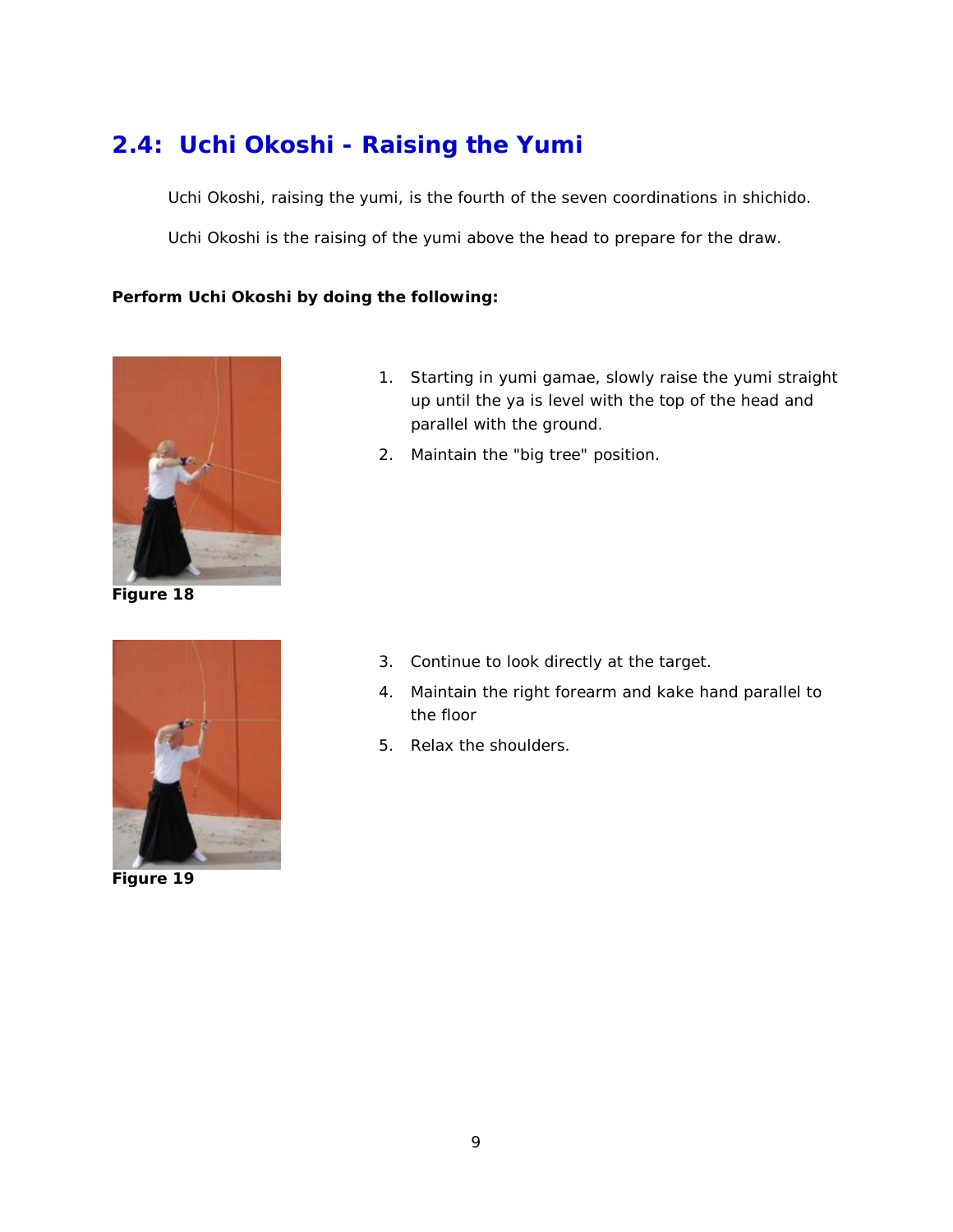## **2.5: Hiki Tori - Drawing the Yumi**

Hiki Tori, drawing the yumi, is the fifth of the seven coordinations in shichido.

Hiki Tori is the drawing apart, it is an opening. The draw starts by spreading the arms, simultaneously pushing the yumi with the yumi hand and drawing the tsuru with the kake hand. During this opening, the yumi gradually descends as the draw opens with the descent ending when the ya is next to the lip at full draw.

#### **Perform Hiki Tori by doing the following:**



**Figure 20**



**Figure 21**

- 1. In uchi okoshi, start the draw by pushing with the yumi hand until the left arm is almost fully extended.
- 2. Push with the tenouchi, the web of the yumi hand between the index finger and the thumb. The left wrist is straight not cocked.

- 3. Continue the draw by pulling the tsuru with the kake hand. Remember to keep the twist with the kake hand to keep a firm grip on the tsuru.
- 4. Keep your kake hand above your head as you draw. Pull towards the right shoulder.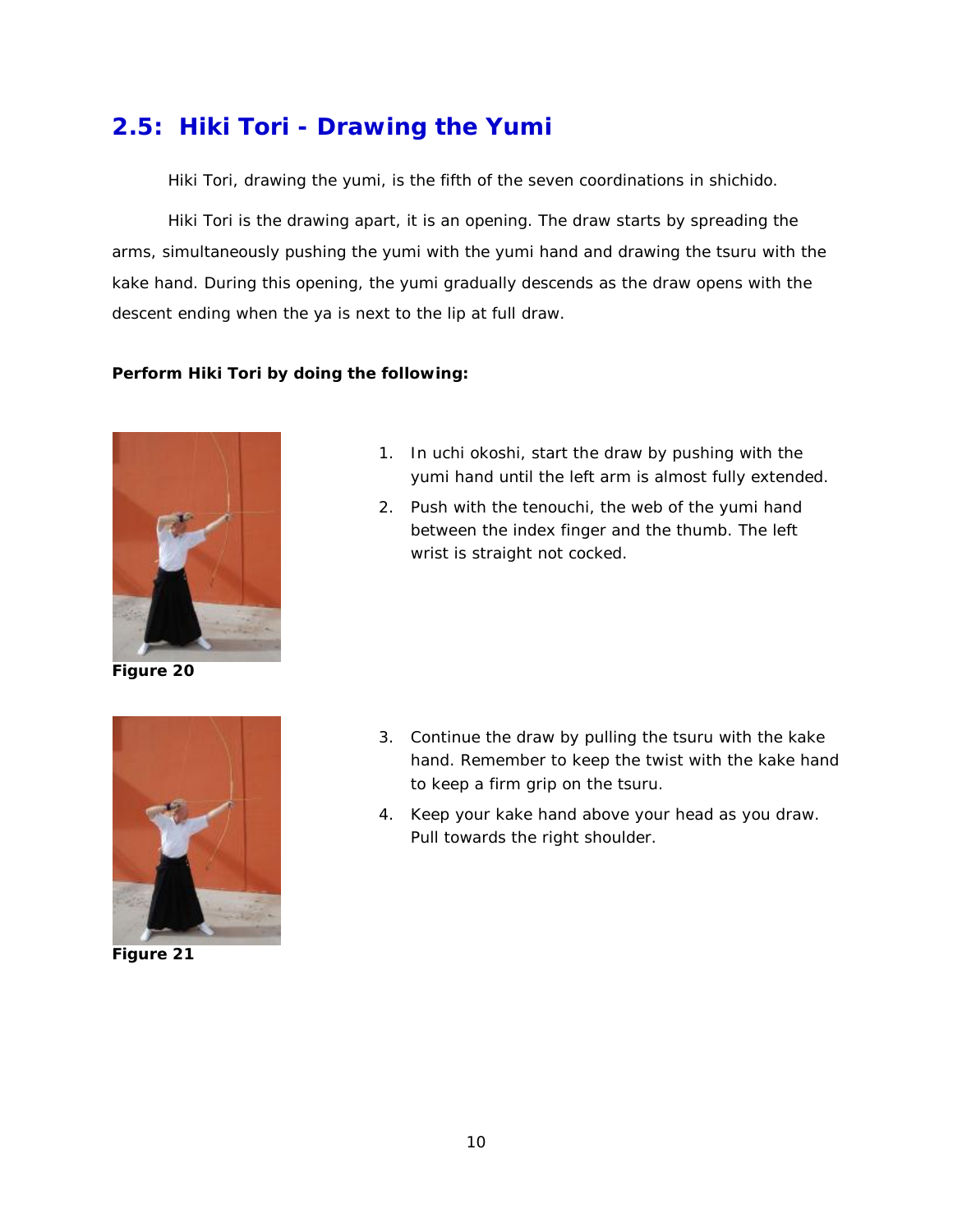<span id="page-12-0"></span>

**Figure 22**

- 5. Slowly lower both arms together, as you come to a full draw, until the ya is at mouth level.
- 6. Finish the draw by opening your shoulders, opening your heart.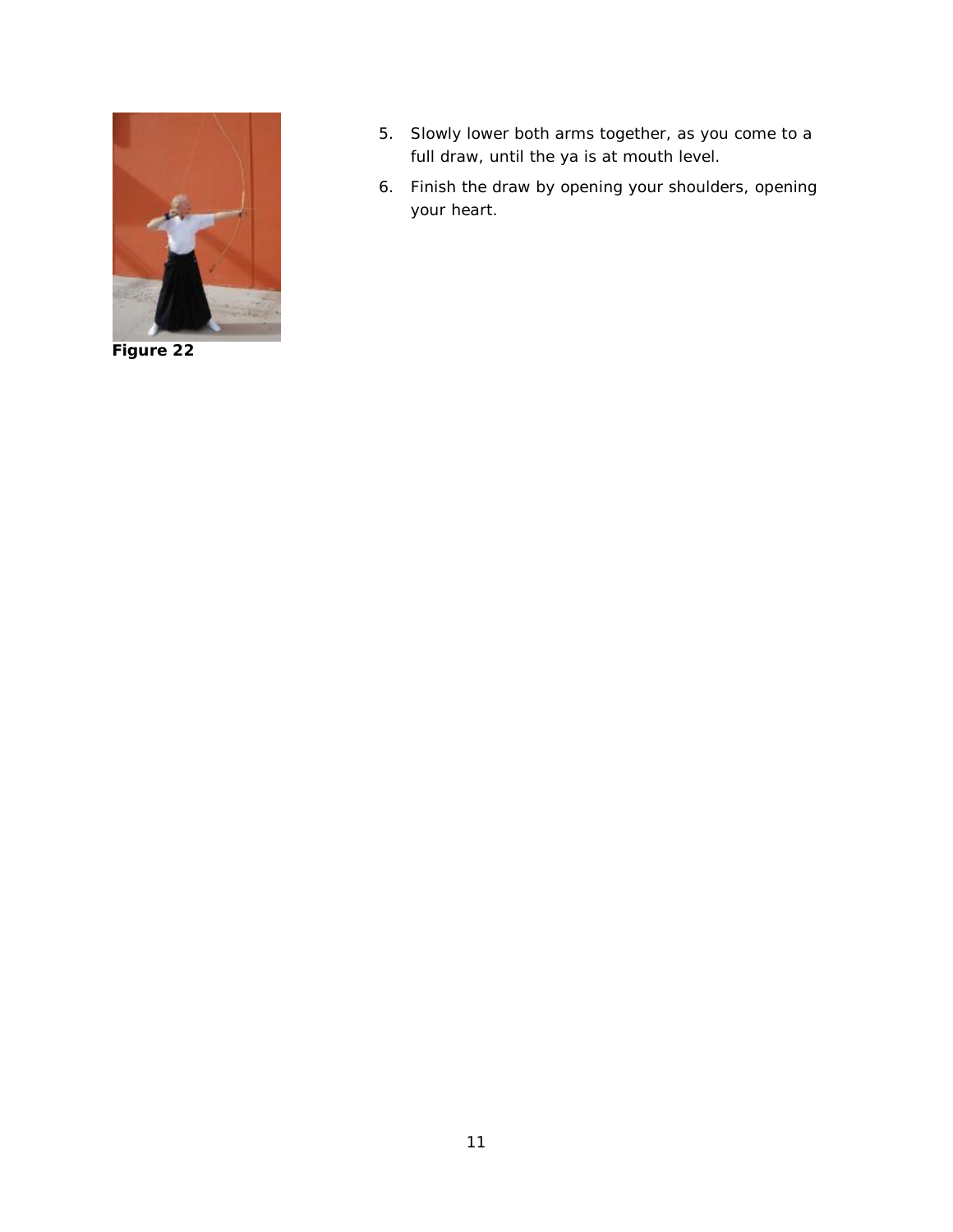## **2.6: Kai - Meeting**

Kai is the sixth of the seven coordinations in shichido.

Kai is the full draw or the meeting. Continue the movement started in hiki tori, until full draw is achieved with the ya placed slightly below the cheekbone or level with the mouth. The ya points along the line set up during ashibumi. The kake is just behind the right ear.

#### **Perform Kai by doing the following:**

<span id="page-13-0"></span>

**Figure 23**

- 1. In the full draw, continue expanding the opening of the chest and shoulders.
- 2. Maintain good posture both horizontally and vertically.
- 3. Unite the expansions of the body, let the moment ripen.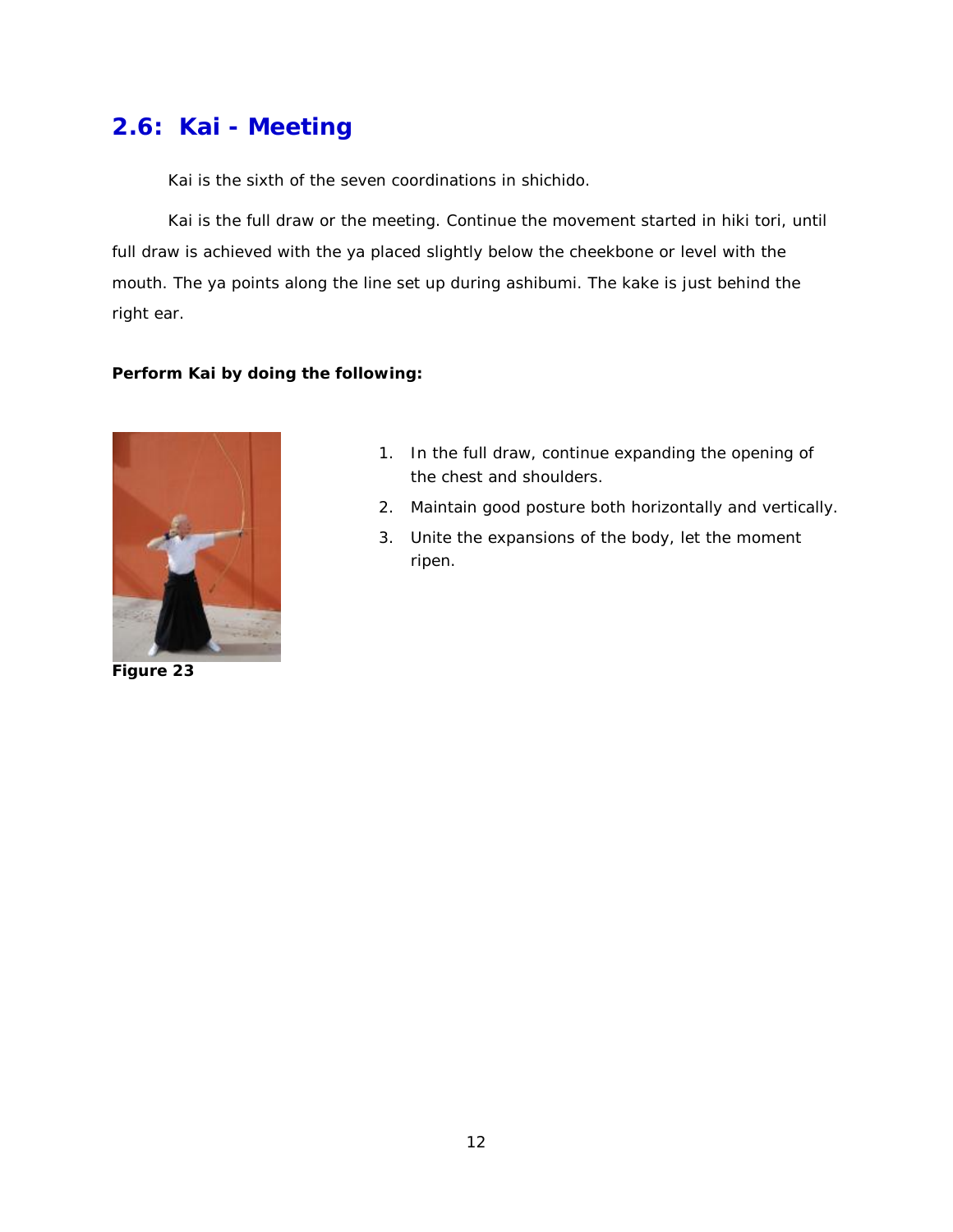## **2.7: Hanare - Release**

Hanare is the last of the seven coordinations in shichido.

Hanare is the release. The movement results in the tsuru being released from the kake hand and the right arm extending behind you.

Hanare includes zanshin and the return to yumidaoshi.

Zanshin is a moment of reflection after the shot, "lingering body and mind" or "the continuation of the shot." You remain in the position reached after hanare while returning from the state of concentration associated with the shot.

Yumidaoshi is the lowering of the yumi.

#### **Perform Hanare by doing the following:**



**Figure 24**

1. Make a cut with the kake hand to release the tsuru. The cut pivots at the elbow; the kake hand making a straight sweep back from the tsuru to full extension of the right arm.



**Figure 25**

2. Reflect for a moment after the release. This position is zanshin.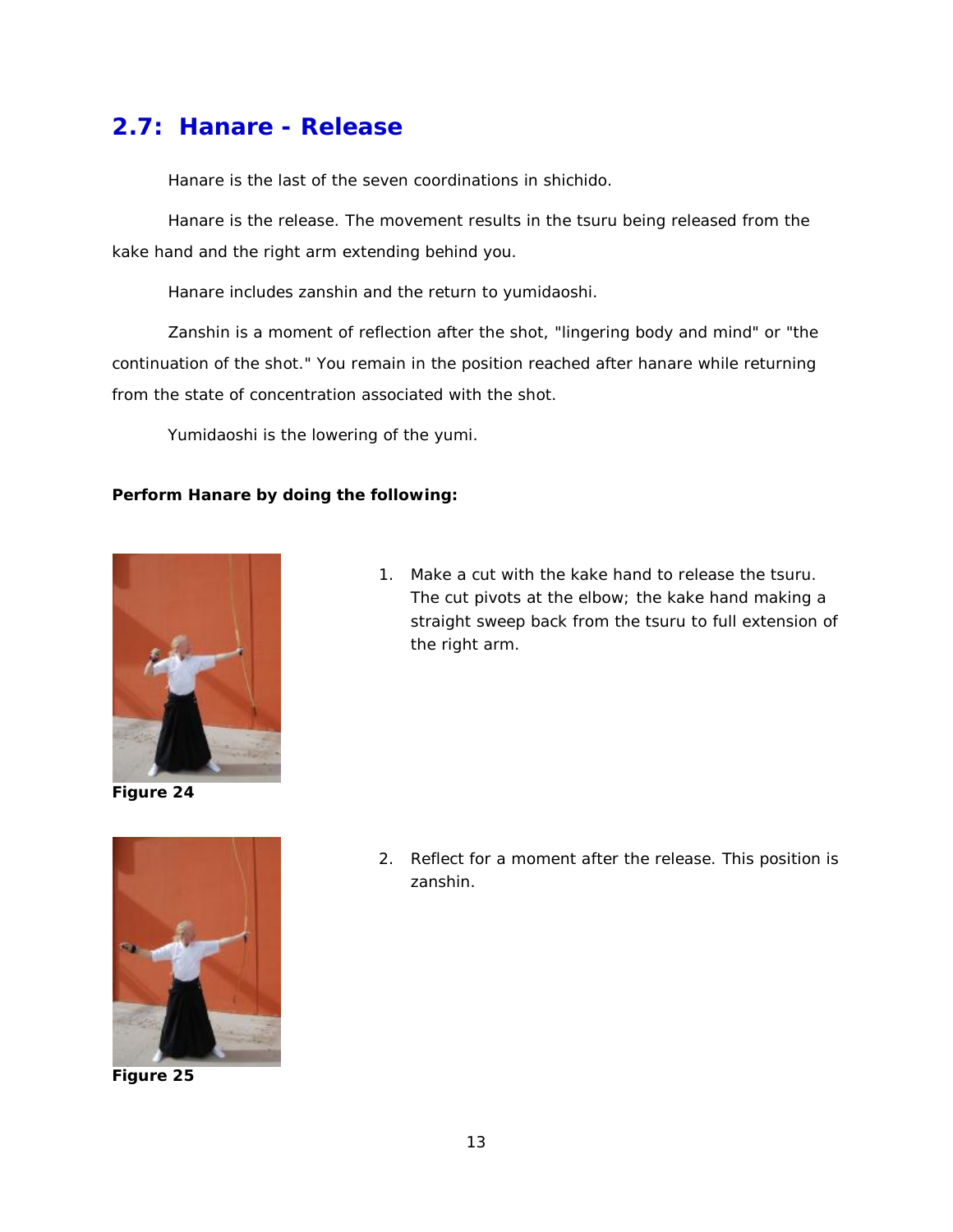

**Figure 26**



**Figure 27**



**Figure 28**

3. After zanshin, return the head to look forward.

4. In an arched motion, allow the kake and yumi hands, in unison, to gracefully fall forward and return to the hips.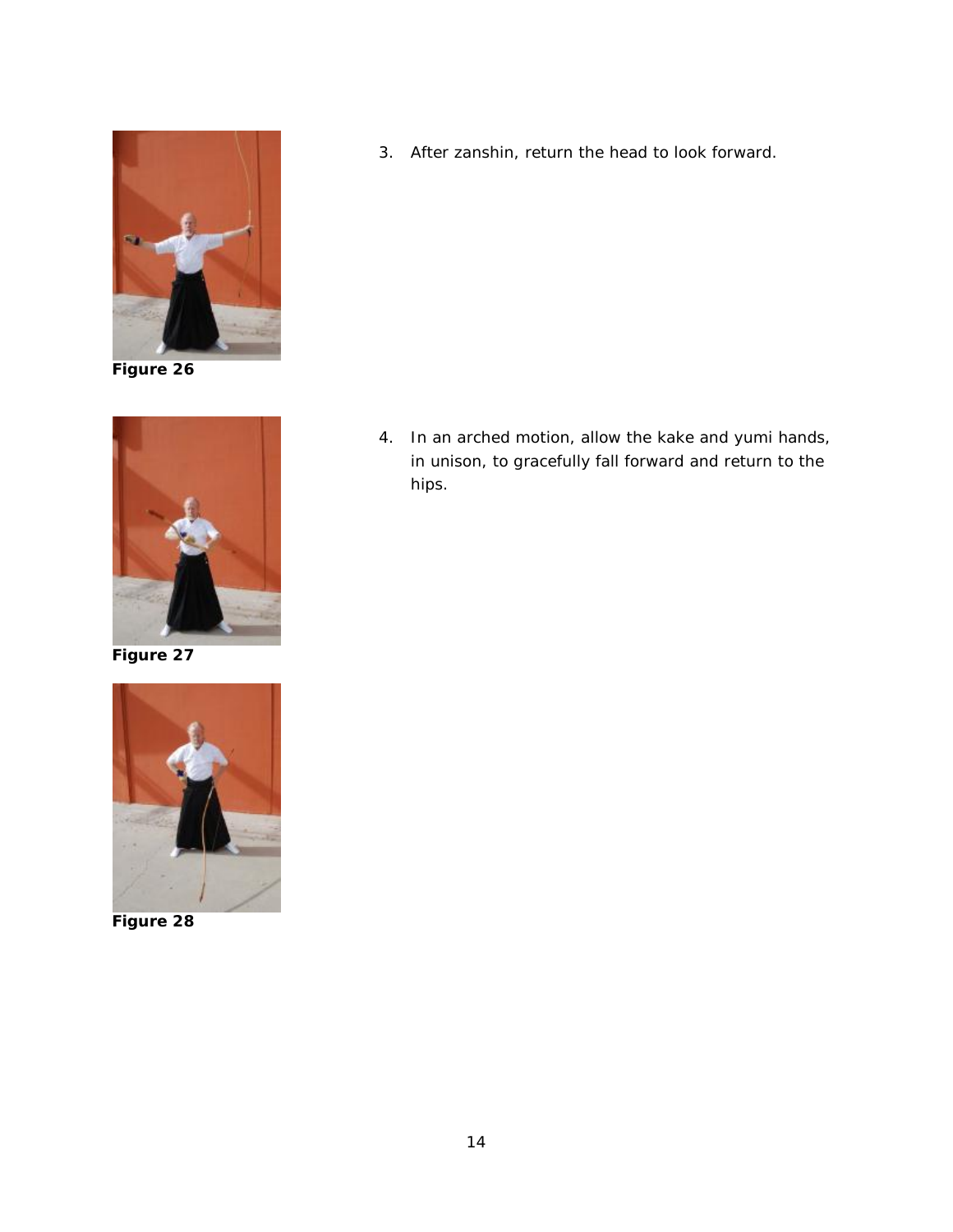

**Figure 29**

5. Close your ashibumi; left foot first, then right foot until there is a fist's width between the feet, returning to yumidaoshi.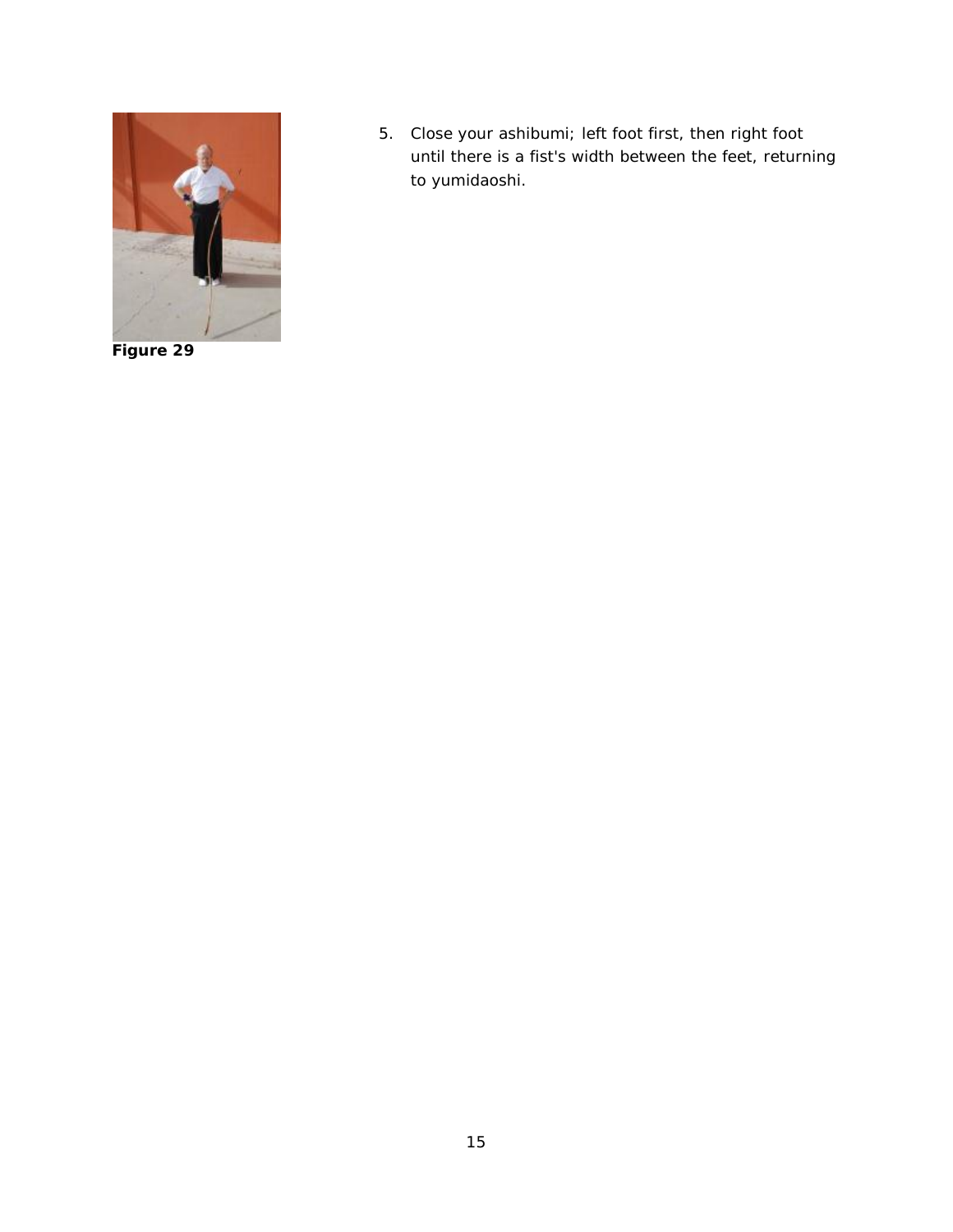## <span id="page-17-0"></span>Index

#### **A**

ashibumi, 2, 4, 15

#### **B**

"big tree" position, 4, 7, 8, 9

## **C**

Chogyam Trungpa Rinpoche, 1

### **D**

dozukuri, 2, 4

#### **H**

hanare, 13 Heki Ryu Bishu Chikurin-ha, 1 hiki tori, 10, 12

### **J**

Jinko Kyudojo, 1

### **K**

kai, 12

#### **M**

monomi, 8

### **R**

Ryuko Kyudojo, 1

### **S**

seven coordinations. *See* shichido Shibata XX, Kanjuro, 1 shichido ashibumi, 2, 4, 15 dozukuri, 2, 4 hanare, 13 hiki tori, 10, 12 kai, 12 uchi okoshi, 9, 10 yumi gamae, 7, 9 yumidaoshi, 2, 13, 15 zanshin, 13

## **T**

tenouchi, 8, 10 torikake, 7